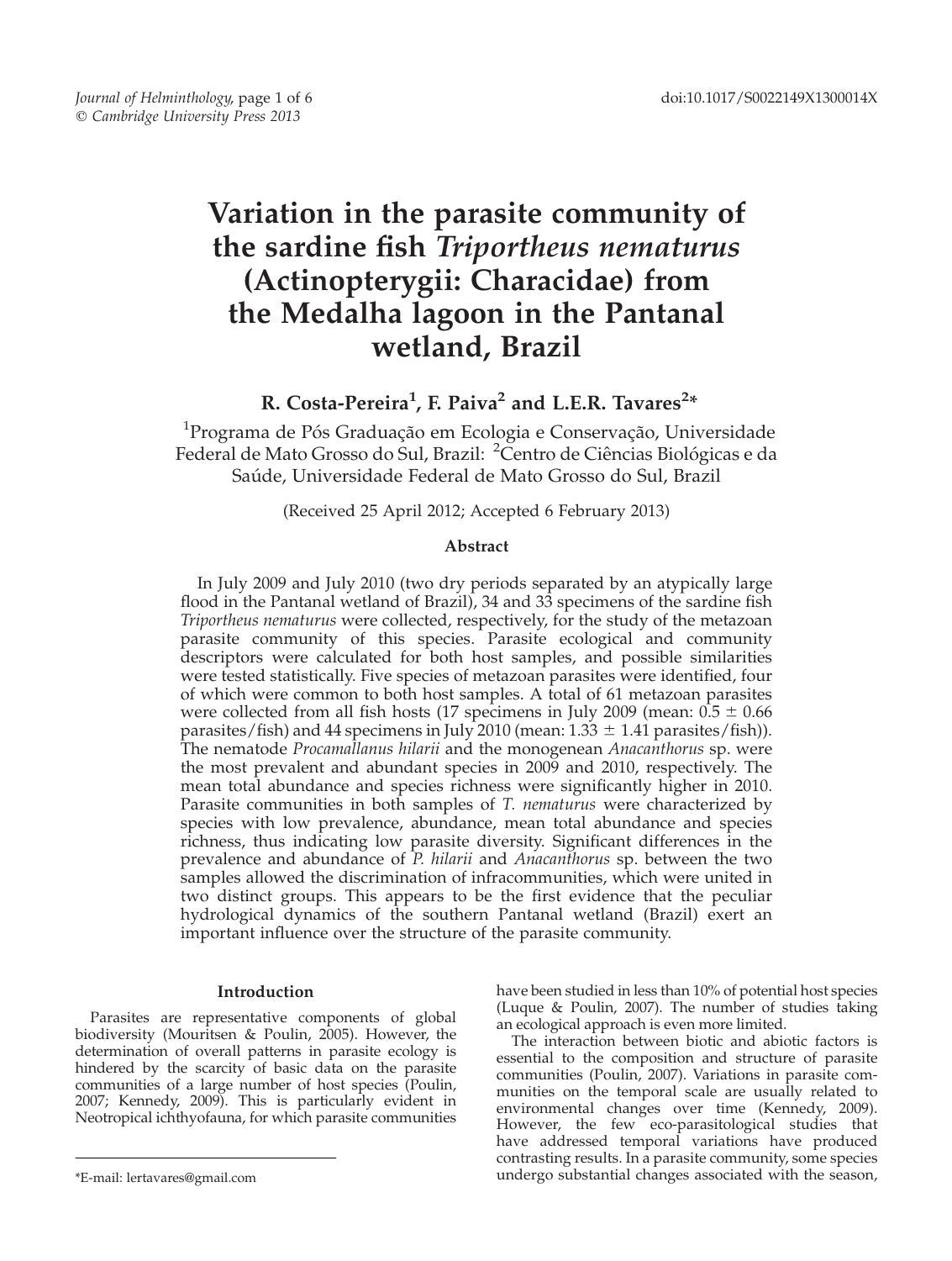while others do not. This has been explained primarily by parasite life cycles, environmental dynamics and hostspecific immune responses (Fallon et al., 2003; Violante-González *et al.,* 2008; Nagel *et al.,* 2009; Carvalho *et al.*, 2010; Li et al., 2010; Pech et al., 2010; Vital et al., 2011).

Wetlands are propitious to the study of the dynamics of parasite communities, as the well-defined seasonal variations in these systems act on both environmental characteristics and biotic relationships (Thomas et al., 1997). However, the taxonomic and ecological knowledge of parasites in these environments is limited (Junk et al., 2006).

The genus Triportheus (Actinopterygii: Characidae) includes small fish species that reach 200 mm in length, and is widely distributed in South America. The sardine fish Triportheus nematurus is abundant in the Paraguay River basin. In oxygen-poor floodplain water, this species develops barbels on its lower lips to direct the oxygenated surface water to its mouth (Malabarba, 2004). The small, upwardly turned mouth is associated with an omnivorous diet, primarily including allochthonous food items such as insects, fruits and seeds. However, this species also feeds on other items, such as algae, plankton and microcrustaceans (Resende & Pereira, 2000; Galina & Hahn, 2003), some of which (Cladocera, Copepoda, Ostracoda and Conchostraca) are recognized as potential hosts of many fish parasites (Eiras, 1994).

Studies that have recorded the occurrence of metazoan parasites in T. nematurus are summarized by Machado-Filho (1959), Pinto & Noronha (1976), Thatcher (1991, 2006), Moravec (1998), Kohn & Paiva (2000), Kohn et al. (2007), Santos et al. (2008), Eiras et al. (2010) and Luque et al. (2011). Some of these studies reported the host species to be T. paranensis, which is now considered to be a junior synonym of T. nematurus (Malabarba, 2004). Domingues & Boeger (2005) described Rhinoxenus anaclaudiae as parasitizing the nasal cavities of T. cf. nematurus, Triportheus sp. and Brycon sp. from the Pantanal wetland, including fish specimens collected from the Medalha lagoon. However, these studies were focused on taxonomic surveys, and ecological approaches have not yet been explored.

The aim of the present study was evaluate and compare the parasite communities of T. nematurus in two dry periods separated by an atypically large flood in the Pantanal wetland, Brazil.

#### Materials and methods

#### Collection and examination of fish

The Medalha lagoon (locally known as 'Baía da Medalha') is a perennial lagoon with an approximate area of 6 ha in the dry season, located near the Pantanal Study Base (19°34′36″S; 57°01′06″W) of the Universidade Federal de Mato Grosso do Sul in the Miranda-Abobral sub-region, municipality of Corumbá, state of Mato Grosso do Sul, Brazil. This lagoon is subject to fluctuations in water level depending on the annual hydrological cycle in the southern Pantanal wetland. In the dry period (May to September), the lagoon remains isolated from the Miranda River. From October to March, local rainfall and, secondarily, rainfall on the northern Pantanal wetland

cause a significant increase in water level in the Miranda River, with flooding to adjacent areas, which creates a connection between the Medalha lagoon and the Miranda River and floodplain. After reaching its maximum, the water level begins to drop until the lagoon is isolated again, which generally occurs from March to May. This seasonal environment with its annual hydrological cycle is propitious to the study of the temporal dynamics of biological populations and communities.

Two field collection campaigns were carried out in consecutive dry seasons  $($  $\overline{J}ul\overline{y}$  2009 and  $\overline{J}ul\overline{y}$  2010). The amount of rainfall between November 2009 and March 2010 was the largest in the previous 15-year period, flooding a wide plain area in the Pantanal wetland. Local data on the monthly cumulative rainfall and maximum and minimum temperatures between January 2009 and December 2010 were obtained from the meteorological station at São Bento Farm, located in the same municipality and sub-region. In the same period, the depth of the Miranda River was determined twice a day using a rigid meter rule immersed in the river in front of the Pantanal Study Base.

A total of 67 specimens of T. nematurus (34 in 2009 and 33 in 2010) were captured with cast nets with mesh sizes of 150 and 200 mm between opposing knots. The standard length was measured with a digital calliper (precision: 0.02 mm) and body mass was determined on a digital scale (precision: 0.1 g). All fish underwent necropsy under a stereomicroscope, in which the body surface and all organs and body cavities were examined for metazoan parasites. Licence number SISBIO 22 119-1/Instituto Chico Mendes de Conservação da Biodiversidade (ICMBio) was issued for collection of biological material.

#### Data analysis

Morphometric data on the hosts and the indices of parasite infrapopulations and infracommunities did not exhibit normal distribution (Shapiro–Wilk) and were therefore log-transformed to enable parametric analysis. Student's t-test was used to determine possible significant differences in standard length and body mass among hosts captured in the two different samples (July 2009 and July 2010). Pearson's correlation coefficient was calculated to determine possible correlations between the standard length and body mass of the hosts.

The following ecological descriptors of parasitism were calculated: prevalence, mean parasite abundance and mean parasite intensity (Bush et al., 1997). Other infrapopulation analyses were only performed for parasite species with prevalence values greater than  $10\%$  (Bush *et al.,* 1990). The index of discrepancy (D) was calculated for each parasite species (Poulin, 1993). Pearson's correlation coefficient was calculated and used to determine possible correlations between the standard length of hosts and parasite abundance. Differences in abundance and prevalence values between the two samples were determined using Student's t-test and the chi-square  $(\chi^2)$  test, respectively (Zar, 1999). The mean total parasite abundance and mean parasite species richness were calculated, and differences between the two samples were determined using Student's t-test (Zar, 1999). Pearson's correlation coefficient was calculated to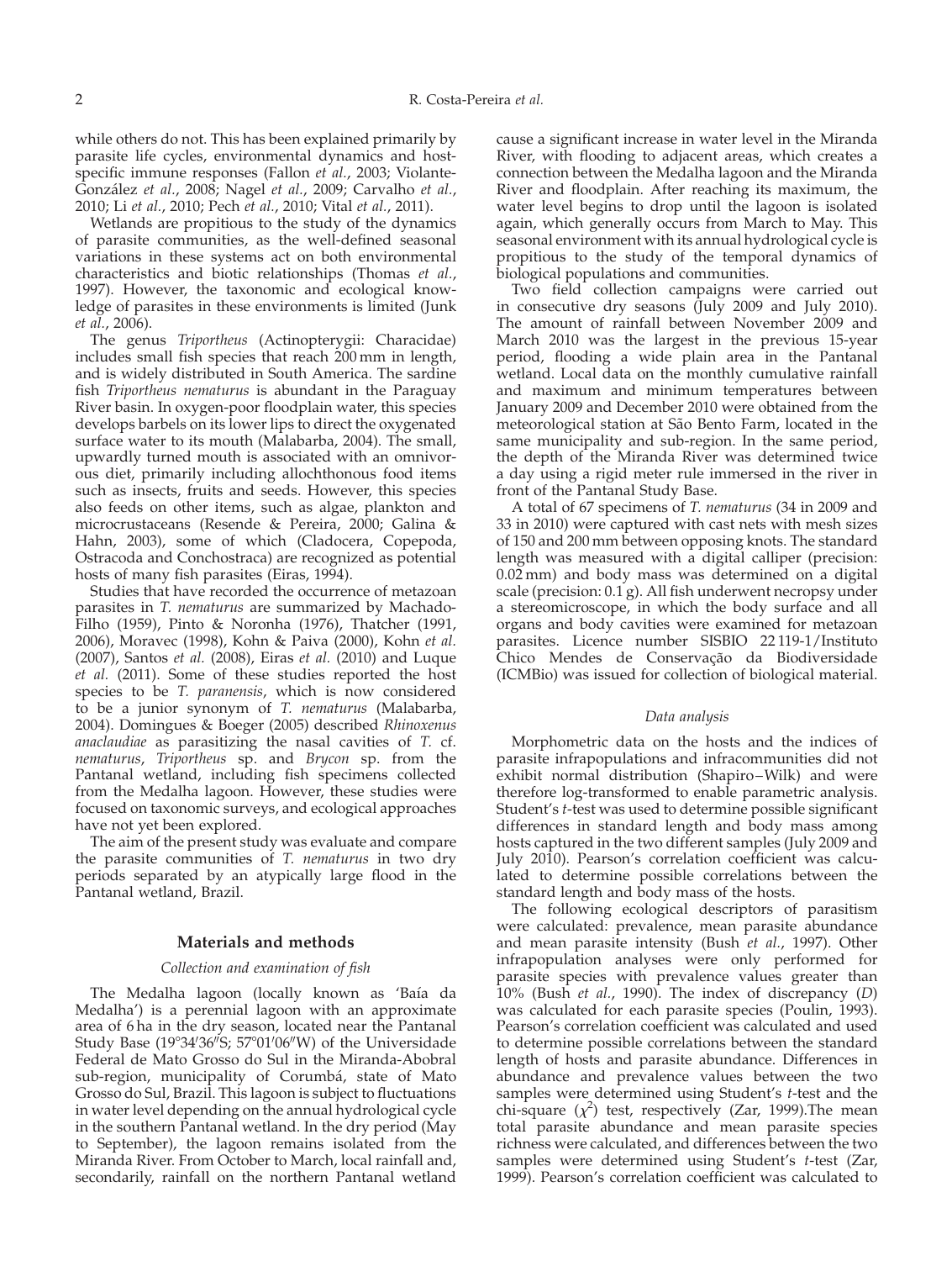determine whether the standard length of the hosts was correlated with the mean total parasite abundance and the mean species richness (Zar, 1999). A discriminant analysis based on the Mahalanobis distance in square root-transformed data was used to detect possible differences in infracommunities between the two sample periods and to determine which metazoan species were responsible for these differences (Ludwig  $\&$  Reynolds, 1988; Valentin, 2000).

### Results

Figure 1 displays the data on cumulative rainfall, maximum and minimum temperature and the depth of the Miranda River between January 2009 and December 2010.

Specimens collected in 2009 measured  $7.7 \pm 1.8$  cm (range: 5.1– 11 cm) in standard length and weighed  $10.8 \pm 7.3$  g (3-22 g). The specimens collected in 2010 measured  $\overline{7.1} \pm 0.9$  cm (6–9.3 cm) in standard length and weighed  $11.9 \pm 4.9$  g (5-24 g). The standard length and body mass values did not differ significantly between the two samples  $(t = 1.5, P = 0.07; t = 1.7, P = 0.05,$ respectively). As standard length and body mass values were positively correlated in the two samples  $(r = 0.93, P < 0.01; r = 0.94, P < 0.01$ , respectively), only the data on standard length were used to determine possible correlations with infrapopulation and infracommunity indices.

Sixty-one metazoan parasites were collected from the host specimens (mean:  $0.91 \pm 1.18$  parasites/fish). A total of 53.7% of the host specimens were parasitized by at least one metazoan parasite species. Anacanthorus sp. was the most prevalent and abundant species, occurring in 34.3%

500

400

of the hosts and accounting for 70.5% of the total number of parasite specimens collected.

In the first sample  $(2009)$ ,  $41.2\%$  of the fish were parasitized, from which 17 specimens of metazoan parasites were collected (mean:  $0.5 \pm 0.66$  parasites/fish). The nematode Procamallanus hilarii was the most prevalent and abundant species in this sample ([table 1\)](#page-3-0). In the second sample  $(2010)$ ,  $67%$  of the fish were parasitized, from which 44 metazoan parasites were collected (mean:  $1.33 \pm 1.41$  parasites/fish). The monogenean Anacanthorus sp. was the most prevalent and abundant species in the second sample. All the other species had prevalence values of less than 10% [\(table 1\)](#page-3-0). The prevalence and mean abundance values for P. hilarii were significantly higher in the first sample ( $\chi^2$  = 6.2;  $P = 0.01$ ;  $t = 2.6$ ,  $P < 0.01$ ), whereas the prevalence and mean abundance values for Anacanthorus sp. were significantly higher in the second sample ( $\chi^2$  = 19.9;  $P < 0.01$ ;  $t = -5.2$ ,  $P < 0.01$ ). No correlations were found between the standard length of the hosts and the mean parasite abundance.

Anacanthorus sp. and P. hilarii exhibited typical aggregated distribution within the hosts (Anacanthorus sp.:  $D = 0.886$  in the first sample and  $D = 0.565$  in the second sample; *P. hilarii*:  $D = 0.709$  in the first sample and  $D = 0.969$  in the second sample).

In the first sample, mean total abundance and mean species richness were  $0.5 \pm 0.66$  and  $0.47 \pm 0.62$ , respectively. In the second sample, these values were  $1.33 \pm 1.43$ and  $0.73 \pm 0.57$ , respectively. Significant differences were found in the mean total abundance  $(t = -2.97, P < 0.01)$ and mean species richness ( $t = -1.94$ ,  $P = 0.03$ ) between the two samples. Standard length of the hosts was not

40

35

Miranda river depth (cm)<br>Cumulative rainfall (mm) Miranda river depth (cm) Cumulative rainfall (mm) 30 emperature (°C) Temperature (°C) 300 25 200 20 100 15  $\Omega$ 10 Nov Dec Mar Apr  $\frac{1}{3}$ Feb Mar Apr  $\bar{z}$ Aug Nov May Jun Aug Sep Oct May Jun Sep õ Dec Jan 운<br>모 ヨ 2009 2010

Fig. 1. Cumulative rainfall, temperature and depth of the Miranda River between January 2009 and December 2010 in the Miranda-Abobral sub-region, municipality of Corumbá, state of Mato Grosso do Sul, Brazil. Bars  $=$  cumulative rainfall; black line  $=$  river depth;  $grey$  dotted lines  $=$  maximum and minimum temperatures.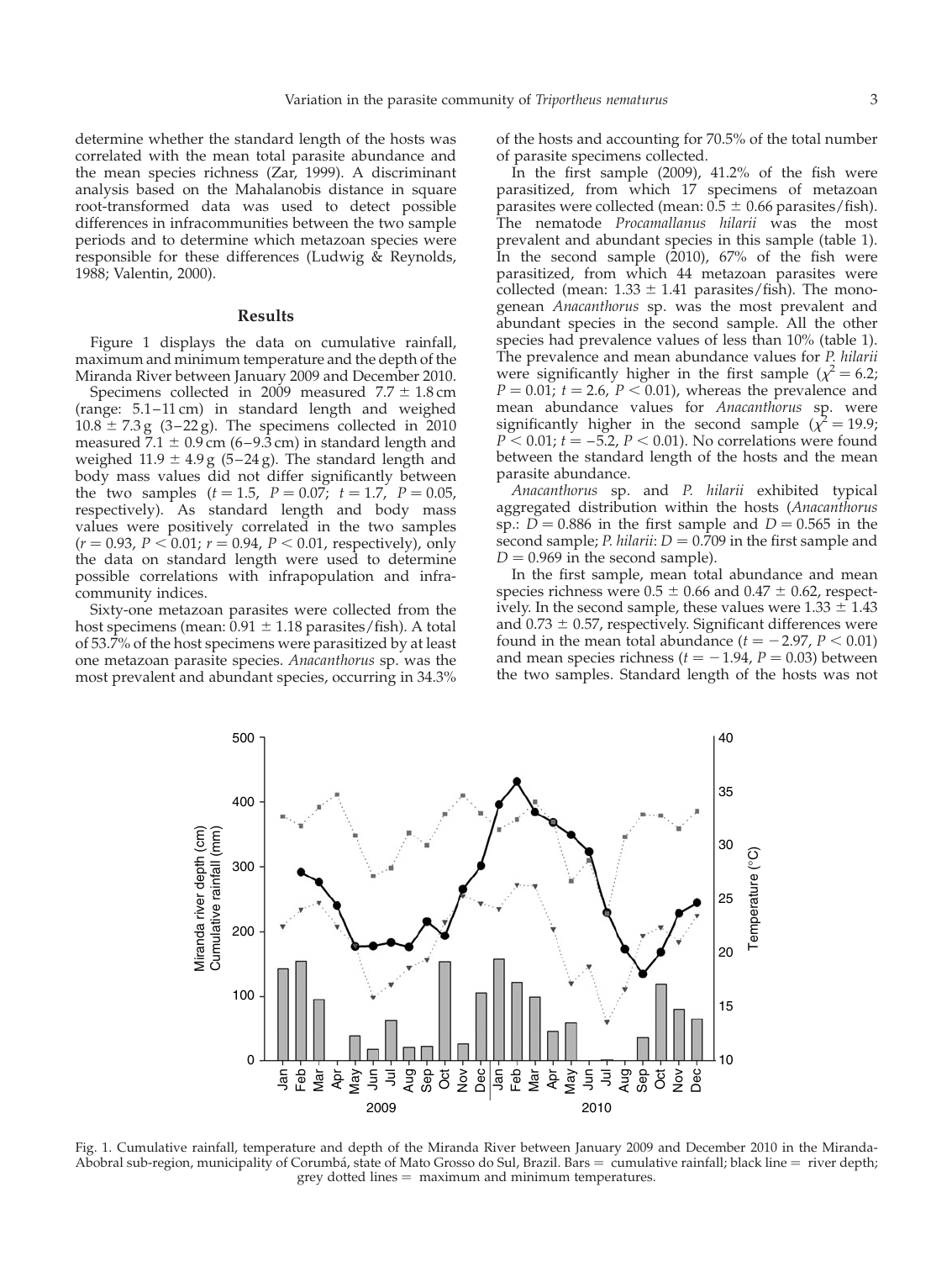#### <span id="page-3-0"></span>4 R. Costa-Pereira et al.

| Parasites                                          | July 2009 ( $n = 34$ ) |                                         |                 | July 2010 ( $n = 33$ ) |                                       |               |                                    |
|----------------------------------------------------|------------------------|-----------------------------------------|-----------------|------------------------|---------------------------------------|---------------|------------------------------------|
|                                                    | $P(\%)$                | $MA \pm SD$                             | $MI \pm SD$     | $P(\%)$                | $MA \pm SD$                           | $MI \pm SD$   | Site of infection                  |
| Monogenea<br>Anacanthorus sp.                      | 8.8                    | $0.088 \pm 0.288$                       |                 | $60.6*$                | $1.212 \pm 1.409*$                    | $2 \pm 1.298$ | Gills and opercular<br>chambers    |
| Nematoda<br>Contracaecum sp.<br>(larval stage)     | 2.9                    | $0.029 \pm 0.171$                       |                 | 3.03                   | $0.03 \pm 0.174$                      |               | Intestine                          |
| Goezia sp. (larval stage)<br>Procamallanus hilarii | 2.9<br>$29.4*$         | $0.029 \pm 0.171$<br>$0.324 \pm 0.535*$ | $1.1 \pm 0.316$ | 3.03<br>6.06           | $0.03 \pm 0.174$<br>$0.061 \pm 0.242$ |               | Intestine<br>Stomach and intestine |
| Copepoda<br>Ergasilus sp.                          | 2.9                    | $0.029 \pm 0.171$                       |                 |                        |                                       | -             | Gills                              |

Table 1. Site of infection, prevalence (P), mean abundance (MA) and mean intensity (MI) of metazoan parasites of Triportheus nematurus from the Pantanal wetland, state of Mato Grosso do Sul, Brazil;  $SD =$  standard deviation.

\*Significant difference between parasite abundance (*t*) and prevalence ( $\chi^2$ ); *P* < 0.05.

significantly correlated with the mean total parasite abundance or the mean species richness in either sample.

The first discriminant variable explained 100% of the variance (eigenvalue  $= 0.547$ ). The difference between the centroids of the groups was significant (Wilk's lambda = 0.65,  $F_{5,61} = 6.68$ ,  $P < 0.01$ ), and infracommunities constituted two distinct groups  $\chi^2 = 27.3$ ,  $P < 0.01$ ) (fig. 2). A 76.12% rate of correct classification in the two host samples was achieved for the parasite infracommunities (94.12% in the first sample and 57.58% in the second sample). Anacanthorus sp. and P. hilarii contributed the most to the determination of the position of infracommunities on the first two discriminant axes, accounting for 90% and 51.6% of the values, respectively.

#### Discussion

The parasite communities of T. nematurus from the two samples (July 2009 and July 2010) were both characterized by the presence of species with low prevalence (without core species sensu Bush & Holmes, 1986), abundance and species richness, thereby indicating low parasite diversity. Moreover, the standard length of the hosts was not correlated with ecological or community descriptors. Four species were common to both samples, and T. nematurus constitutes a new host record for the nematode P. hilarii as well as for the larval stages of the nematodes Contracaecum sp. and Goezia sp. To date, 21 nominal species from the genus Anacanthorus have been reported as parasitizing species of Triportheus: six species in T. albus, 12 species in T. angulatus (9 of which have only been reported in T. angulatus) and 11 species in T. elongatus (4 of which have only been reported in T. elongatus) (Thatcher, 2006; Eiras et al., 2010). However, reports of species of Anacanthorus parasitizing T. nematurus were previously unknown. Reports on crustacean species parasitizing Triphortheus spp. are scarce and restricted to the isopod *Amphira junki* in T. albus, the brachyuran Dolops sp. and the copepod Ergasilus sp., both parasitic to T. elongatus (Thatcher & Boeger, 1983; Thatcher, 2006; Eiras *et al.*, 2010).

Despite the common characteristics in both samples, such as similar species composition, and the low values of ecological and community descriptors, with no signi-

ficant correlations to the standard length of the hosts, significant differences were found between samples with respect to the mean total abundance and the mean species richness as well as the alteration of the dominant species: P. hilarii was the most prevalent and abundant species in 2009, whereas Anacanthorus sp. was the most prevalent and abundant species in 2010. The significant differences in the prevalence and abundance of these species allowed the discrimination of infracommunities, which formed two distinct groups.

Studies on seasonal variation in the composition and structure of parasite communities have employed different time scales and have explained this variation in different ways (Kennedy, 1997, 2009; Li et al., 2010). For example, Olson et al. (2004) observed a substantial change in the prevalence of metazoan parasites in two estuarine fish species between two temporally separated



Fig. 2. Sample scores of the first two discriminant axes for parasite infracommunities of Triportheus nematurus from the Medalha lagoon, Miranda-Abobral sub-region, municipality of Corumba´, state of Mato Grosso do Sul, Brazil. Numbers represent groups of respective samples: 1, July 2009; 2, July 2010. Circles around groups represent 95% tolerance region, e.g. 95% of observations in a group are expected to lie within this region.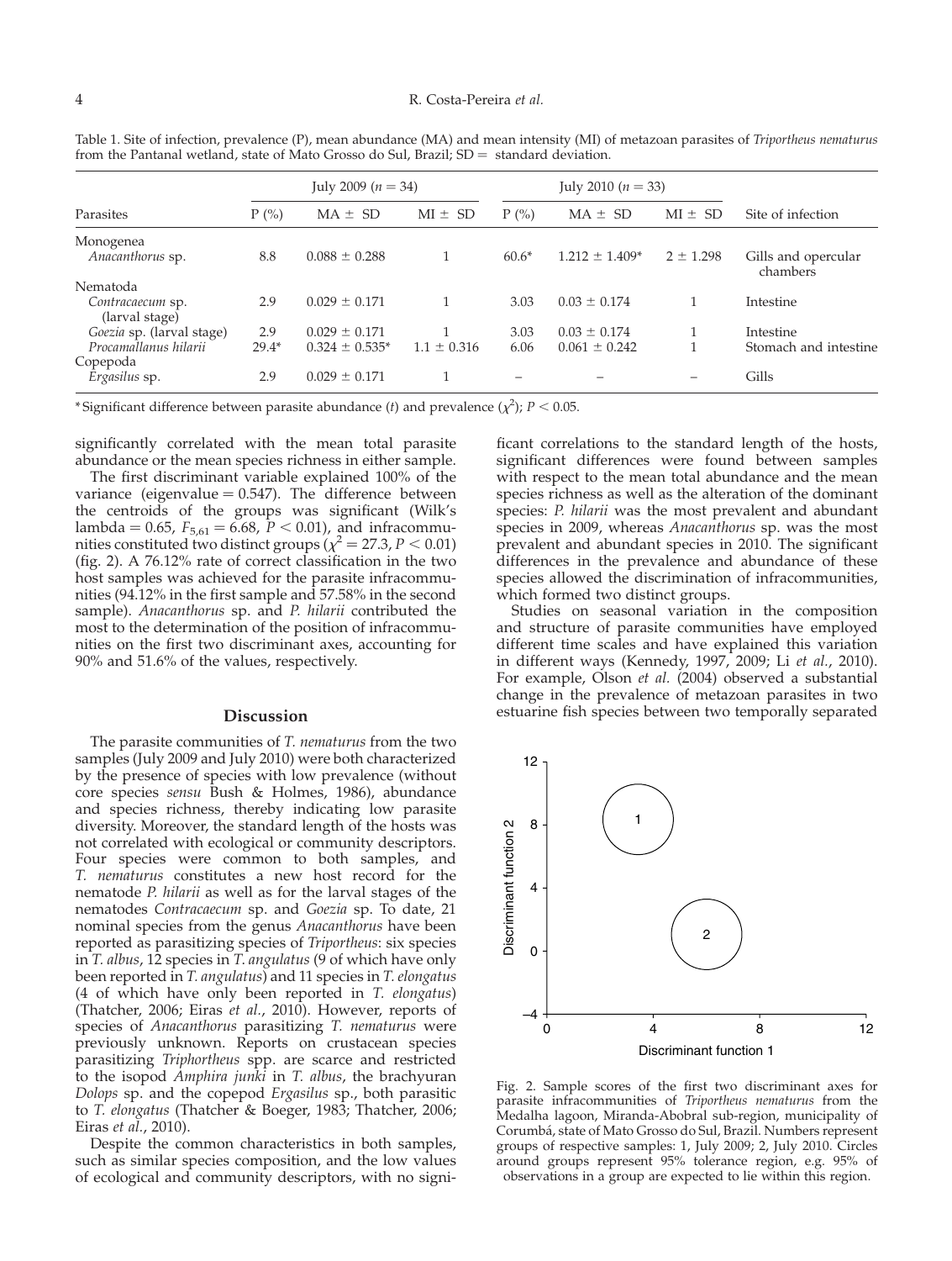sampling periods in Yaquina Bay, Oregon, USA, in the early  $1970s$  and at the end of the 1990s. These authors suggested that the climate-associated phenomenon known as El Niño, as well as the increase in populations of marine mammals and implications from the change in local ichthyofauna, are associated with the changes observed in host-parasite ecology. On a refined seasonal scale, Carvalho  $e\bar{t}$  al. (2010) studied the variation in communities of the metazoan parasites of Geophagus brasiliensis in the Guandu River, state of Rio de Janeiro, Brazil, between seasons of the year, and related this variation to climate changes throughout the year. The present study had a short temporal range, with the same climate conditions in both sampling campaigns. It is therefore suggested that the primary reason for the discrimination of the two groups was the large flood that occurred between the sampling campaigns, and its biotic and environmental consequences.

Host body size is considered to be a representation of the amount of available resources (i.e. habitat area and nutrients or energy) for parasite exploitation (Luque et al., 2004; Poulin et al., 2011) and has therefore been widely used to determine possible correlations with parasite ecological and community descriptors. Some studies have been carried out to determine whether host body size may be a predictor of parasite species richness. However, there is as yet no consensus on this issue. Luque *et al.* (2004) and Luque & Poulin (2007) found that fish size was strongly and positively correlated with parasite species richness, while Takemoto et al. (2005) and Poulin et al. (2011) did not find such a correlation. The lack of difference in host body size between the two samples and the lack of correlation between host standard length and ecological and community descriptors in the present study may be an indication that this intrinsic host factor (i.e. standard length and body mass) does not exert a fundamental influence over the variation in these parasite infracommunities between years, which may be explained by the action of environmental dynamics on shifts in parasite communities.

Features of the habitat (i.e. local abiotic factors such as water temperature, pH and lake size) and certain traits of the host population (size and density) could facilitate the transmission and establishment of fish parasites (Bagge et al., 2004; Takemoto et al., 2005; Poulin, 2006). Monogeneans have a direct life cycle and their transmission could be facilitated by proximity between hosts (Bagge et al., 2004). Studying the seasonality of metazoan parasites of Pygocentrus nattereri in Piranha Lake, state of Amazonas, Brazil, Vital et al. (2011) found a significant increase in the mean intensity of monogeneans in the dry season. The Medalha lagoon becomes reduced in area in the dry period, which may favour the proximity between hosts and, consequently, favour monogenean transmission between hosts. In 2009, the cumulative rainfall and depth of the Miranda River were lower than in 2010. Thus, the area of the Medalha lagoon was smaller in 2009 than in 2010. However, the prevalence and mean intensity of Anacanthorus sp. were significantly higher in 2010, as were the mean total abundance and mean species richness.

Flooding in the Pantanal wetland connects a large number of habitats, such as perennial and ephemeral lagoons on the floodplain, enabling individuals to flow

between different fish populations that are usually exposed to different environmental and ecological pressures. A great number of fish species, including T. nematurus, move to the floodplain to feed and breed (Lowe-McConnell, 1991). This seasonal flow of fish between habitats may be an important mechanism associated with seasonal alterations in the dynamics of parasite communities in the Pantanal wetland.

This seems to be the first evidence that the peculiar hydrological dynamics in the southern Pantanal wetland exert an important influence over the structure of parasite communities, with seasonal floods serving as the major event that is associated with the discrimination of parasite infracommunities. However, further data are needed to confirm this on temporal, phylogenetic and spatial scales. Future studies should focus on variations in the parasite communities of fish communities or address a target fish species on a refined scale and over a long time period in the Pantanal wetland, Brazil.

## Acknowledgements

This study was supported by Fundação de Apoio ao Desenvolvimento do Ensino, Ciência e Tecnologia do estado de Mato Grosso do Sul (FUNDECT No. 23/200.178/2009). R.C.P. was supported by a student fellowship from Conselho Nacional de Desenvolvimento Científico e Tecnológico (CNPq).

# References

- Bagge, A.M., Poulin, R. & Valtonen, E.T. (2004) Fish population size, and not density, as the determining factor of parasite infection: a case study. Parasitology 128, 305– 313.
- Bush, A.O. & Holmes, J.C. (1986) Intestinal helminths of lesser scaup ducks: an interactive community. Canadian Journal of Zoology 64, 142-152.
- Bush, A.O., Aho, J.M. & Kennedy, C.R. (1990) Ecological versus phylogenetic determinants of helminth parasite community richness. Evolutionary Ecology 4, 1-20.
- Bush, A.O., Lafferty, K.D., Lotz, J.M. & Shostak, A.W. (1997) Parasitology meets ecology on its own terms: Margolis et al. revisited. Journal of Parasitology 83, 575–583.
- Carvalho, A.R., Tavares, L.E.R. & Luque, J.L. (2010) Variação sazonal dos metazoários parasitos de Geophagus brasiliensis (Perciformes: Cichlidae) no rio Guandu, Estado do Rio de Janeiro, Brasil. Acta Scientiarum Biological Sciences 32, 159-167.
- Domingues, M.V. & Boeger, W.A. (2005) Neotropical Monogenoidea 47. Phylogeny and coevolution of species of Rhinoxenus (Platyhelminthes, Monogenoidea, Dactylogyridae) and their Characiformes hosts (Teleostei, Ostariophysi) with description of four new species. Zoosystema 27, 441-467.
- Eiras, J.C. (1994) Elementos de ictioparasitologia. 339 pp. Porto, Fundação Eng. António de Almeida.
- Eiras, J.C., Takemoto, R.M. & Pavanelli, G.C. (2010) Diversidade dos parasitas de peixes de água doce do Brasil. 333 pp. Maringá, Editora Clichetec.
- Fallon, S.M., Bermingham, E. & Ricklefs, R.E. (2003) Island and taxon effects in parasitism revisited: avian malaria in the Lesser Antilles. Evolution 57, 606-615.